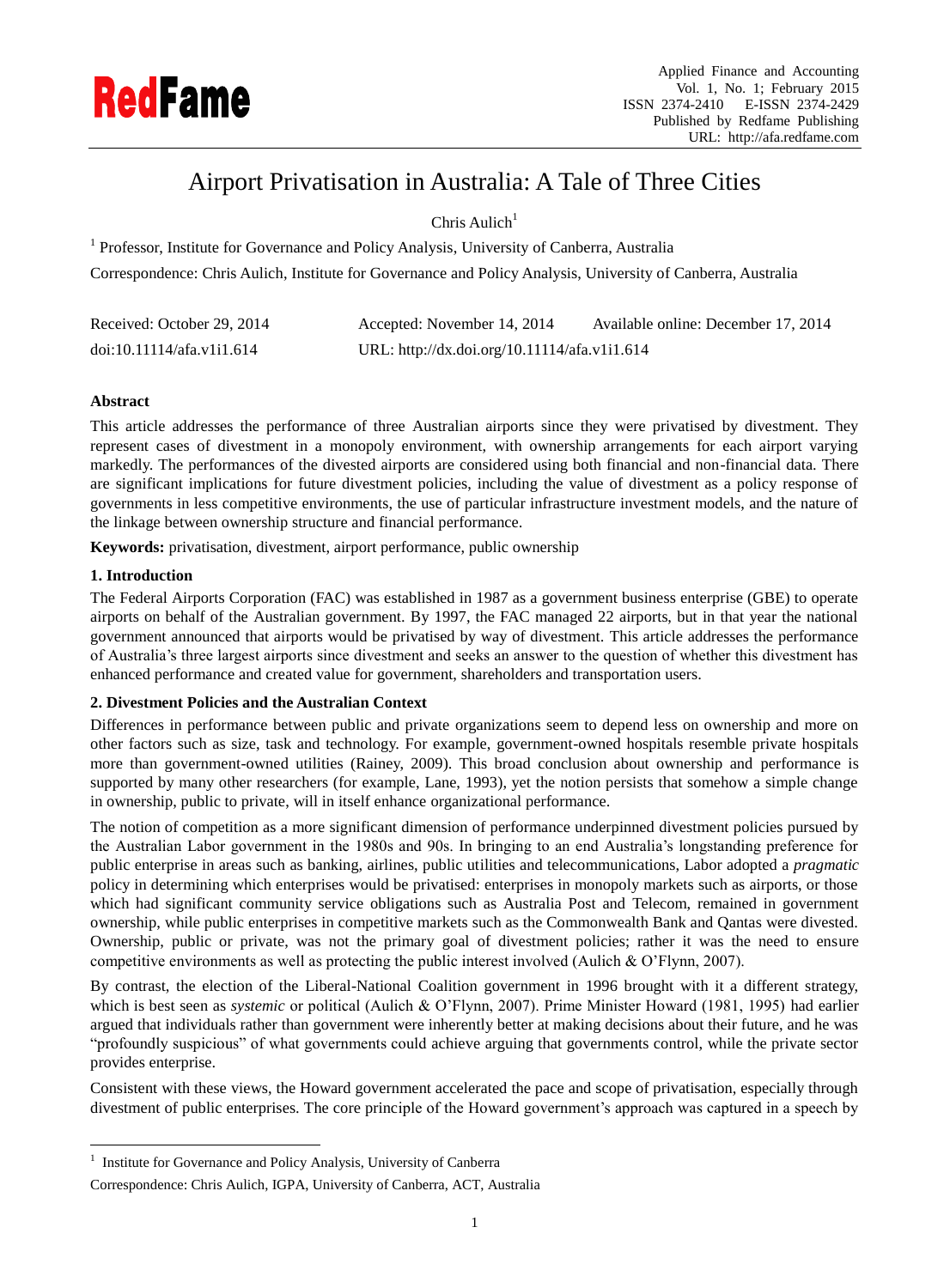the Minister responsible for the public sector. In this speech, he argued that the government took a "Yellow Pages" approach to public enterprise – if such services existed in the Yellow Pages telephone directory there was no reason why they should be provided by government (Kemp, 1997). The Howard government accrued \$A61 billion from divestment of public enterprises between 1996 and 2008 (di Marco, Pirie, & Au-Yeung, 2009) when Australia undertook the largest disposal of assets in its history. These divestments included the sale of most of the nation"s main airports in the period from 1996 to 2003.

Airport divestment was initiated in 1997 with the sale of Melbourne, Brisbane and Perth Airports, followed by the sale of Adelaide, Canberra and Gold Coast Airports, the remaining smaller airports in 1998, Sydney Airport in 2002, and the Sydney Basin Airports of Bankstown, Camden and Hoxton Park in 2003. The divestments were undertaken by direct trade sale with various private consortiums bidding for the right to receive a long-term lease over each airport.

The decision to divest Australia"s airports was influenced by a complex set of factors, both pragmatic and systemic. The government argued that the sales would increase economic efficiency in the provision of aviation services, including investment and pricing reforms and removal of cross-subsidies among airports. Sales would improve managerial efficiency and flexibility at Australia"s airports to reduce costs and increase global competitiveness of the Australian aviation industry and its users. It would also enable government to avoid the large capital investments required by airports and make resources available for other public programs in the belief that the private financial market was capable of funding major transport and infrastructure investments and had the appetite for that investment. Finally, it would reduce disincentives to the deployment of new technology and working practices in airport management and operation (TFF Australia, 2007).

For some in government, the private sector would operate the airports more efficiently, in spite of the monopoly arrangements that would be created in each state. Prime Minister Howard (2002) argued that "we think it better for private organisations to run airports with governments regulating safety and air traffic control … I mean there are good … economic reasons for those airports to be operated by private industry". In short, the view was taken by the then government that changes in ownership would deliver improved performance.

Since privatisation, these assertions about ownership and performance have not been tested in Australia. More widely, there has been some research which points to the fact that privately-operated airports in Latin America have not outperformed publicly operated ones (Perelman & Serebrisky, 2010) and that changes in productivity were largely due to adapting well known technologies and production processes. Vogel (2006) concluded that public airports may better be able to capitalise on their government backing, giving them greater ability to assume higher leverage in the financing of productive assets. By contrast, Oum, Yan and Yu (2008) found that average efficiency of an airport is higher when owned by the private sector and that airports with mixed ownership were less efficient than those operated solely by the public or private sectors. The TTF Report, which was industry-sponsored, unsurprisingly concluded that, "taken collectively, this study finds that the [Australian] government"s privatisation objectives have been achieved" (TFF, 2007: 4).

In one of few robust analyses of Australian airports prior to divestment, Abbott and Wu (2002) concluded that airports recorded strong growth in technological change and total factor productivity, but did not fare all that well in terms of growth in technical and scale efficiency during the 1990s. At the international level it appeared that Australia"s largest airports fared reasonably well in comparison to airports overseas, although they still possessed the potential to realise further gains. Assaf (2011) concluded that most Australian airports have experienced significant total factor productivity increase since privatisation while few airports have recorded productivity and efficiency decline over the same period. The analysis suggests that this productivity increase has been the result of changes in pure and scale efficiencies. However, the Assaf study relied on three output indicators (the number of passengers, total cargo and number of aircraft movements) and three input indicators (total number of staff employed, total airport area and operational costs), and did not consider user and customer perceptions of service standards, nor did it account for the effective monopoly environment which is likely to have impacted on some of the indicators, in the absence of effective competition in each major city.

# **3. Ownership and Financial Performance**

1

The ideal is to compare the performance of the individual airports before and after they were divested. Unfortunately, comparative figures were only available for Sydney airport. The Productivity Commission's (PC) report  $(1998)^2$  on the performance of GBEs, including all airports controlled by the FAC, provides a useful metric by which to assess financial outcomes since privatisation. This report only presents aggregated data for all airports it operated, but the data can be used as a comparator. The aggregate figures are strongly affected by the performance of the three largest airports,

<sup>&</sup>lt;sup>2</sup> The Productivity Commission (PC) is an independent Australian government body with a remit to conduct research and provide advice to government on a range of economic, social and environmental issues.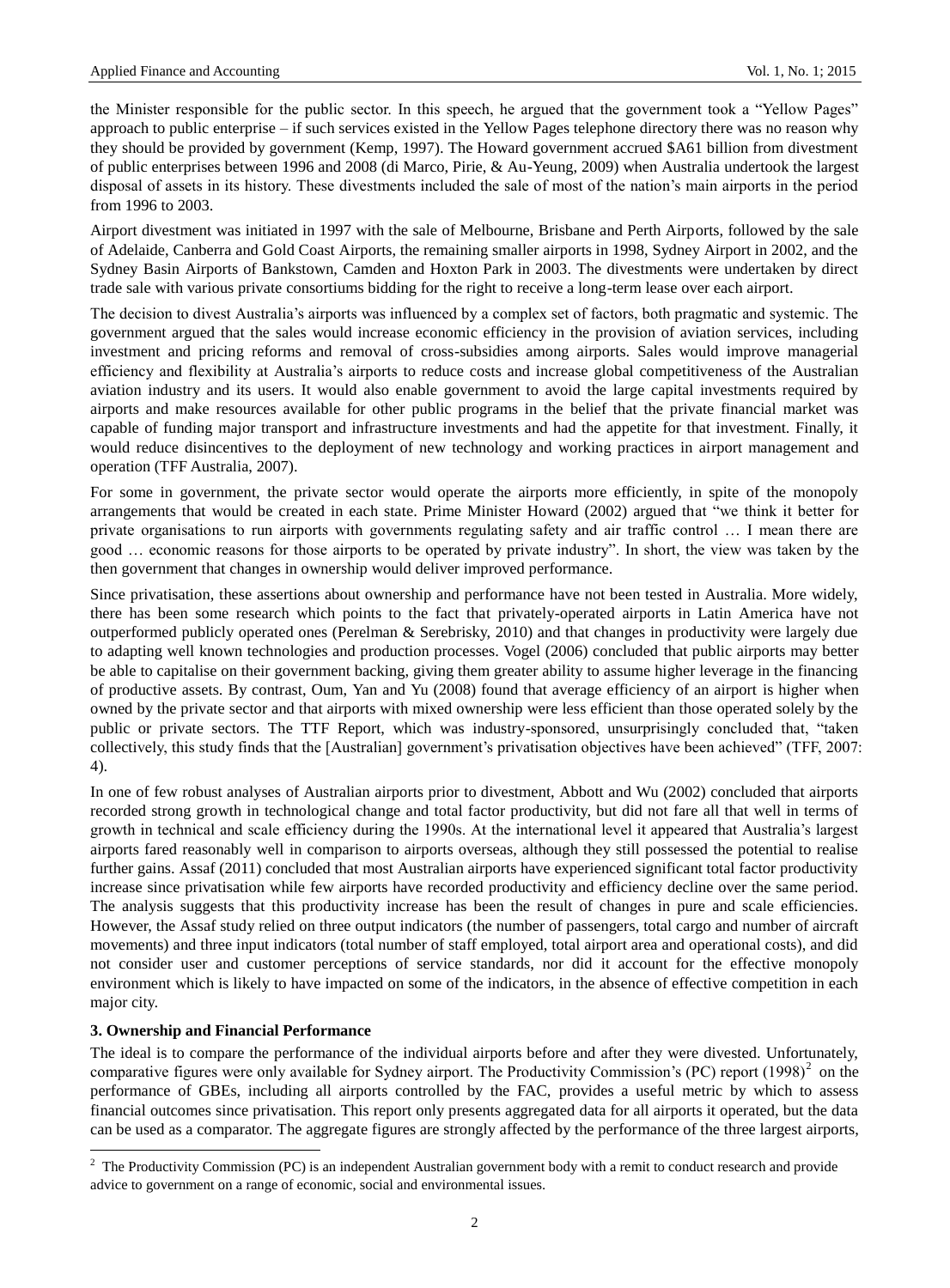Sydney, Melbourne and Brisbane, as they represented 81% of the FAC"s profits for the year ended 1997 (PC, 1998: 337).

The PC report (1998) indicates that the FAC was able to liberate considerable wealth for the government through its period of stewardship. For example, profits before income tax doubled in the six years the FAC operated the airports (Figure 1). Figure 2 indicates that the airports made ongoing positive contributions to the government"s revenue base through income tax and dividend receipts. Of note was the Productivity Commission"s report that in 1997 the government assumed approximately three quarters of a billion dollars in debt the FAC had been servicing in order to improve the attractiveness of the airports to potential bidders when divestments were initiated.







Figure 2. Federal Airports Corporation (FAC): Dividends Paid or Provided For and Income Tax Expense Source: Productivity Commission (1998) Figure 8.24

### *3.1 Financial Performance of Sydney Airport*

In June 2002 the Southern Cross Airports Consortium won the bidding process for the sale of Sydney"s Kingsford Smith airport (Sydney airport). The consortium paid approximately AUD\$5.6b<sup>3</sup> for a 50-year lease with an option to renew for a further 49 years (APH, 2006). The price paid by the consortium represented a multiple of 14.3 times EBITDA (i.e. earnings before income tax, depreciation and amortisation). The sale transaction was completed in June 2002, at which time Sydney Airport Corporation Limited (SACL) was acquired by Southern Cross Airports Corporation Pty Ltd. (SCAC). SCAC is the parent company and Southern Cross Airports Corporation Holding Limited (SCACH) is the

1

All values in this paper are expressed in AUD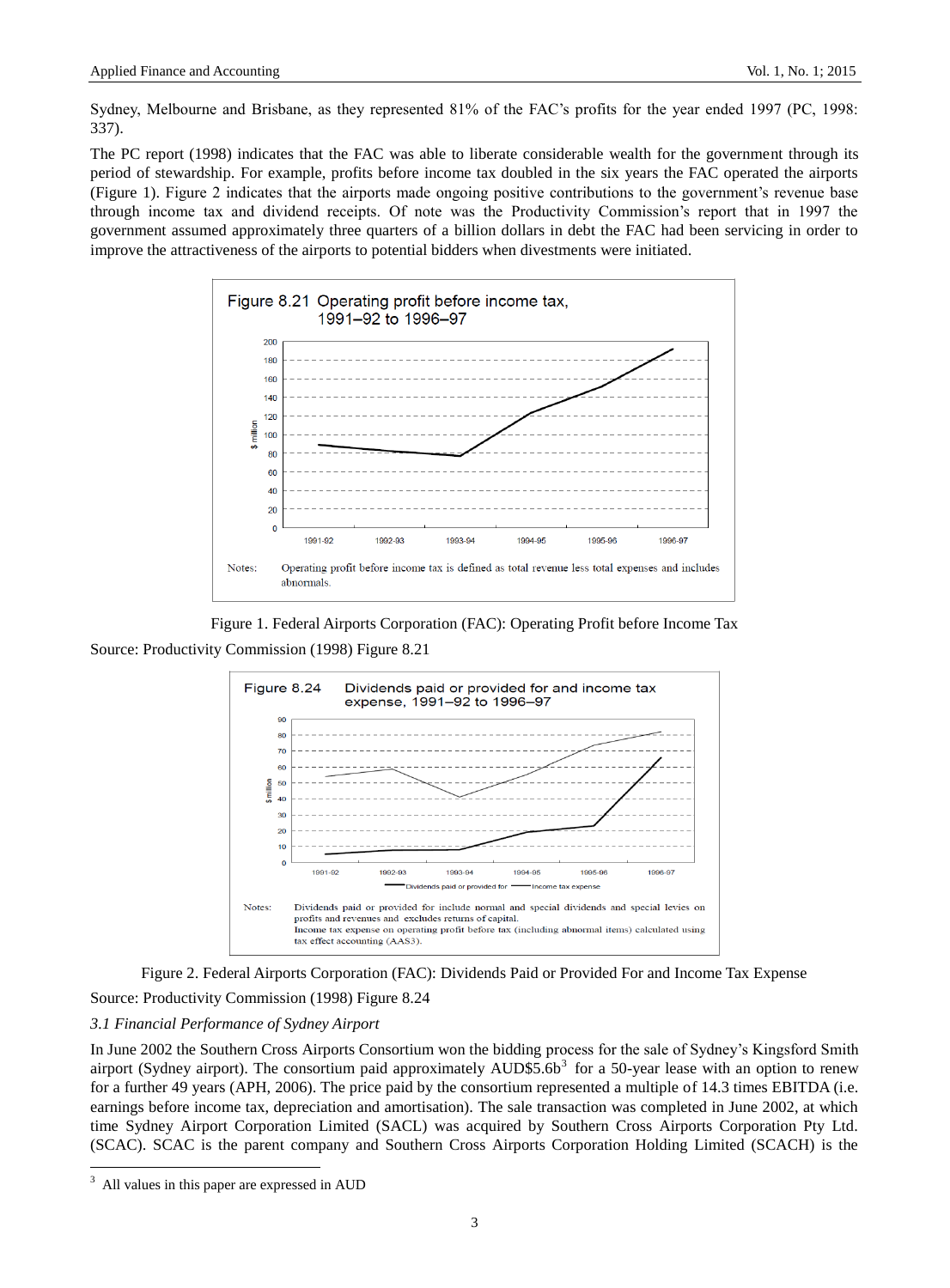1

ultimate parent company of SACL (SACL, 2003).

At the time of sale, the major shareholder in the consortium was Macquarie Airports (MAp), with 63% of the equity. The remaining members of the consortium were infrastructure specialists such as Ferrovial Aeropuertos and HOCHTIEF AirPort, as well as the Ontario Teachers" Pension Plan Board. MAp was the primary owner and manager of Sydney airport in its early years of private ownership.

The aggregate aeronautical revenues reported by Sydney airport in its general purpose financial reports (GPFR) since privatisation (except for the period 2005 to 2007 for which figures are not available) shows that there was a steady year-on-year growth in this revenue stream 2002-2013, and that over the entire period aeronautical revenues grew by 158% while passenger numbers grew more modestly, at 59%, and aircraft movements by 28%.

Data reveal that from the first year of privatisation the airport owners did not pay income tax until 2013. In 2003 it paid \$33m in tax, but given that the company made a loss of \$256m in that year, it appears the tax paid in that year related to operations the year before, when it was government-owned. Following a tax audit in 2012 relating to the 2010 and 2011 years, Sydney airport agreed to pay \$69m to the Australian Taxation Office in 2013 (Sydney Airport Annual Report, 2013: 44).

Data to 2010 also indicate that Sydney airport has only been able to report an operating profit in one year since it was privatised, accumulating losses of approximately \$2.2 billion. Reported *retained* losses would have been greater, except that Sydney airport was able to reduce its accumulated losses in 2006 with the introduction of International Accounting Standards. This introduction affected the balances in various accounts, resulting in a reduction of the accumulated losses that year of approximately \$440m. It is perhaps surprising that in the same period as incurring such large losses, the airport chose to pay \$798m in dividends to its owners.

The corporate structure of Sydney airport continues to be complex. Sydney airport is now a security traded on the stock exchange. From December 2013 the security was simplified to become a "stapled" structure including a trust (SAT1) and Sydney Airports Limited (SAL). SAL owns the various operating companies including SCACH, SACL and SCAC. Macquarie Bank moved away from its ownership role at about the same time, distributing to its own shareholders the securities in Sydney airport.

Prior to December 2013, there were two trusts, SAT1 and SAT2, and part ownership of other airports. The complexity is indicated by one excerpt from the 2012 Annual Report:

Net Operating Receipts provides a proxy for cash flow available to pay ASX-listed Sydney Airport distributions. The first table reconciles the Southern Cross Airports Corporation Holdings Limited (SCACH) (a subsidiary of SAT1 and SAT2) statutory result to its distributions declared. The second table incorporates ASX-listed Sydney Airport cash flows to determine total cash available to investors. Non-IFRS financial information below has not been audited by the external auditor, but has been sourced from the financial reports.

These annual reports also stated that the ASX-listed Sydney Airport had an 84.8% interest in SCACH in December 2012, but only a 79.4% interest at December 2011. In these circumstances, attempting to extend the detailed comparison is not likely to be useful. A brief review of the available financial information indicates that the airport has in recent years earned significant income for the group as a whole, for example it has continued to pay significant dividends and it enjoys a significant net return per passenger  $(ACCC, 2014)^4$ .

The major components of operating cash flows and the net cash from operations indicate that Sydney airport has been able to generate positive and generally increasing net operating cash flows since 2006. Over the eleven-year period since Sydney airport has been privatised, the growth rate for cash received from customers has increased by a factor of about two and a half. This increase in cash receipts represents a combination of increased charges per passenger and aircraft movements, as well as increased rents for retail outlets and car parking. It was clear that Sydney airport"s average prices (excluding government mandated security) increased significantly in the period since privatisation (ACCC, 2011b: 47; ACCC 2014).

The company continues to incur considerable borrowing costs and this outflow is expected to continue for some time. The 2003 annual report indicates that the buyers of Sydney airport hold their interests through stapled securities, each being composed of a \$50 ordinary share, entitled to dividends, and a redeemable preference share that earns interest at 13.5% per annum.

There has been a significant change in the relative proportion of Sydney airport's liabilities compared to their asset. In

<sup>&</sup>lt;sup>4</sup> The Australian Competition and Consumer Commission (ACCC) is a government agency which monitors competition and fair trade in markets.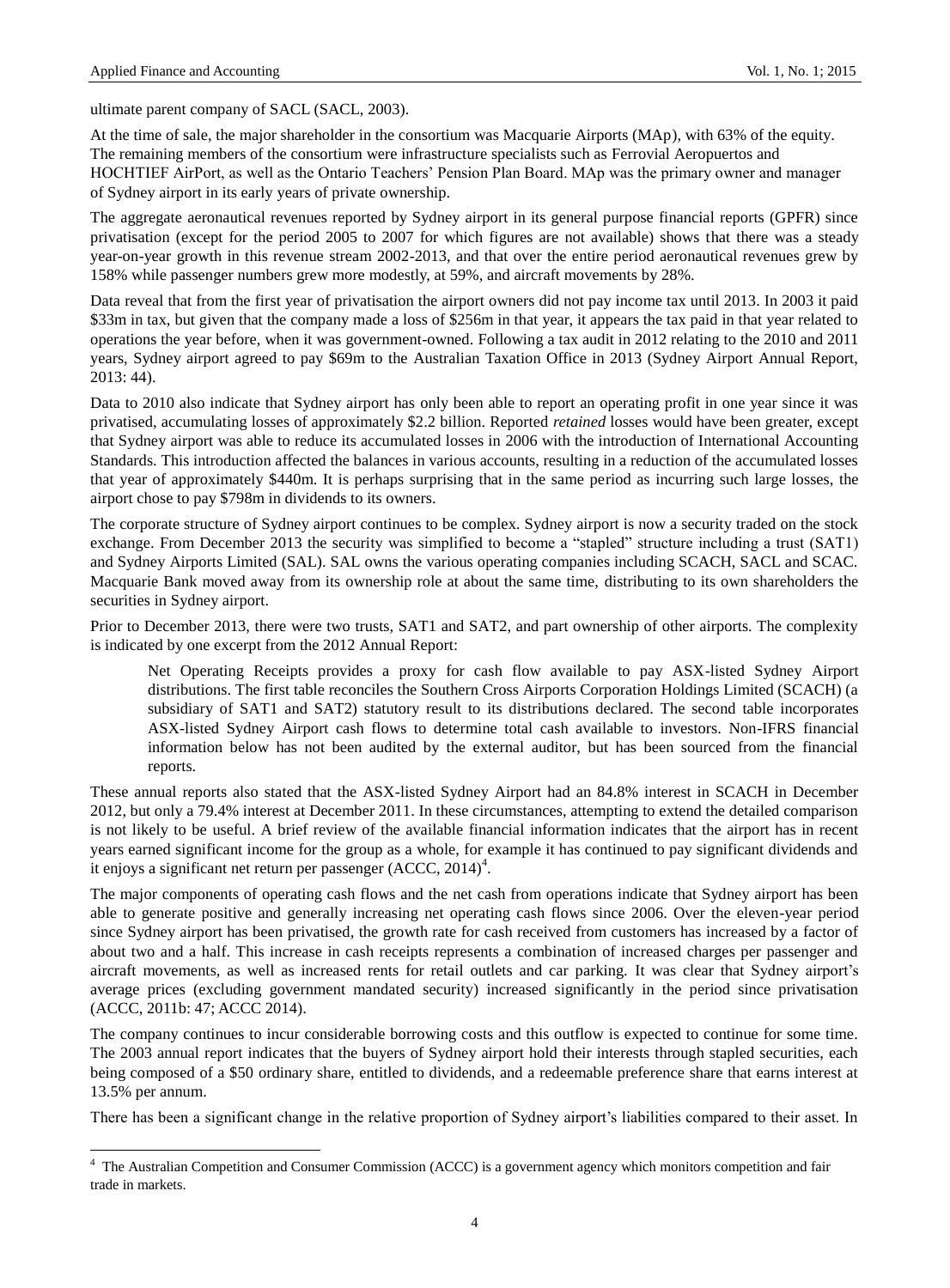2001 and 2002, the airport reported positive net assets, that is, it had more assets than liabilities. The substantial increase in assets in 2003 is largely due to a revaluation of assets, rather than the purchase of new assets. This revaluation was driven by an accounting rule that required the assets to be reported at fair value by the buyer. The revaluation increased the carrying amount of the assets by approximately \$2b. However, since 2003 there has been a substantial increase in liabilities, which have risen from approximately \$1.4b to \$8.1b by 2010 and to \$9.2b by 2013. The majority of this increase has been due to external borrowings, and not from revaluations of liabilities. In the first year after privatisation, the debt rose from \$1.3b to \$6.1b, indicating the new financing arrangements and that the interest on this large debt meant that the airport entity fell into deficit.

The net impact of this increase in debt is that the company's net assets fell from approximately \$1.9b in 2002 to negative \$960m in 2010, a fall of approximately \$2.9b over a 9-year period. As noted, there has been further restructuring since 2010; combined net assets of the two entities of the stapled entity (SAL and SAT1) were recorded at the end of 2013 as \$3.7b (assets of \$12.9b, liabilities of \$9.2b). This is a major reversal since 2010, but the real significance of this (that is, after disentangling the restructure) is difficult to determine.

This analysis challenges the notion that simply privatising a monopoly will inevitably lead to financial performance improvement. The financial reports indicate that since being privatised, Sydney airport has not been able to generate meaningful profits, despite doubling the amount of cash collected from customers. The well-designed equity instruments used by the new owners of Sydney airport provides an interest revenue stream of 13.5%, plus dividends. In addition, MAp was paid managerial fees, based on the value of the assets under management, rather than the *net* assets under management. This might partially explain the high increases in the debt levels reported.

#### *3.2 Financial Performance of Melbourne Airport*

1

As with Sydney airport, Melbourne's lease was opened for bids by public tender. The successful bidder for Melbourne was Australia Pacific Airports (APAC), a privately owned company that paid \$1.3b for a 50-year lease in 1997 with an option for a further 49 years. At the time of acquisition, the major investors in this entity were the British Airports Authority, AMP, Morgan Grenfall Australia, and Hastings Funds Management. The current ownership structure also includes Australia's government-owned Future Fund (16.8%) (Melbourne Airport, 2009)<sup>5</sup>.

Aeronautical performance data reported by Melbourne Airport in its GPFR show that there has been steady year-on-year growth in this revenue stream over the period surveyed and that over the entire period 1997-2013, aeronautical revenues grew by 344% while passenger numbers grew more modestly at 119% and aircraft movements by 41%.

Like Sydney airport, Melbourne did not pay tax for a number of years after privatisation. Analysis of previous year GPFR (untabulated) indicate that Melbourne commenced paying income tax nine years after being privatised. The 1997-98 GPFR for Melbourne airport reveals that the company inherited accumulated losses of approximately \$8.5m. It took seven years to reverse this and produce accumulated profits. From 2005 to 2010 this balance has increased to \$530m and the company has paid \$647m in dividends. In the three subsequent years to 2013, net profits were \$575m, while dividends were a total of \$1,447.1m.

A small part of the difference in performance between Melbourne and Sydney can be explained by an accounting choice. Under the international accounting regime adopted by Australia in 2005, increases in the fair value of investment properties can be recorded in the income statement. Melbourne implemented this rule in 2007 and from the period 2007 to 2010 this has increased Melbourne's retained earnings by \$77m, and by a further \$120m from 2010 to 2013. Sydney airport did not adopt this accounting choice.

Melbourne airport has generated positive net cash from operations in every year since privatisation. Borrowing costs are much lower than Sydney airport due to the lower debt burden and the lower costs of debt, approximately 8% for Melbourne against 13.5% for a large part of Sydney"s debt. The assets of Melbourne airport have consistently exceeded its liabilities and this is trending in a favourable direction. Some of the increase in assets is due to revaluations of investment properties, but this generally is of a minor nature. For example, in 2006, the revaluation increment on investment properties was \$91m and the company reported total assets of \$1,609m. This represents approximately 5.5% of total assets. In 2013, the equivalent figures were \$44m and \$3.4b, about 1.3%.

The performance of Melbourne airport stands in stark contrast to that of Sydney airport. While Sydney airport has been privatised for a shorter period of time, in the seven years since it has been privatised its retained losses increased monotonically to exceed \$2.2b. From 2011 to 2013, however, Melbourne has commenced to make profits, totalling \$287m over those three years. In addition, Melbourne has displayed better control over its debt levels and the cost of

<sup>&</sup>lt;sup>5</sup> Analysis of this company's GPFR is complicated by the inclusion in the data of Launceston airport. However, this is not expected to significantly affect any inferences as Launceston is a minor airport and represents approximately 3% of the aggregate figures for revenues and expenses (TTF, 2007: 11).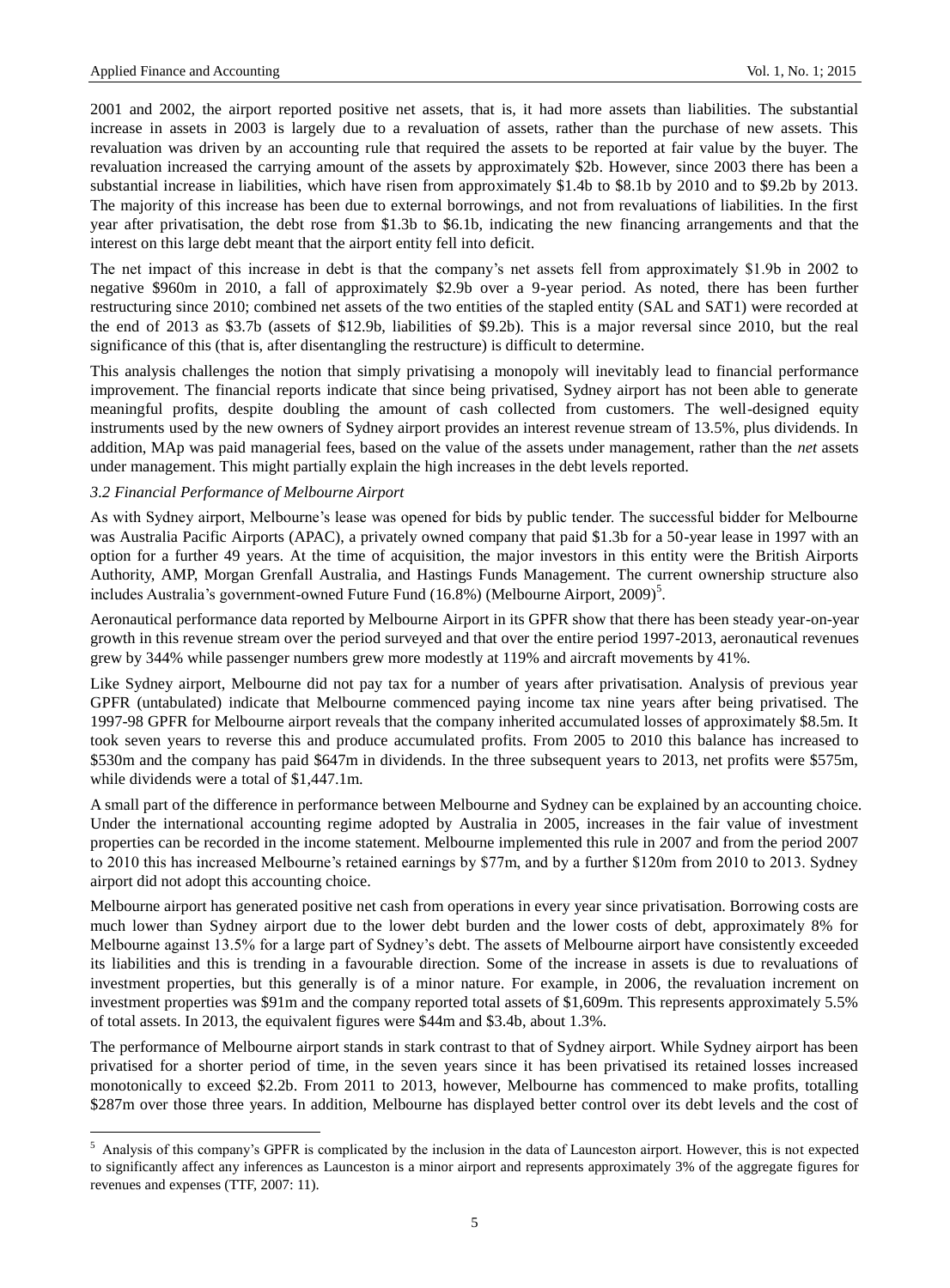### financing that debt.

## *3.3 Financial Performance of Brisbane Airport*

Brisbane Airport Corporation (BAC) paid \$1.4b in 1997 to acquire Brisbane airport on the same 50+49 year lease arrangements that applied to both Sydney and Melbourne"s airports. The ownership structure of BAC on the date of acquisition was quite different from that of Melbourne and Sydney airports, as various national, state and local government entities held substantial interests in the airport. In 1998 the national government owned 27% of the firm"s shares through two commercial investing entities; the state government of Queensland owned 37% and the City of Brisbane held a substantial investment via convertible notes. The remaining investors were Schipol airport (Amsterdam) and various funds managed by private sector entities such as Prudential, ANZ and Norwich Union (UK). However, by 2006, neither the national government nor the City of Brisbane remained as major investors. The state government continues its involvement through the Queensland Investment Corporation with a 25% shareholding at 30 June 2013, and Schipol retained its stake, but otherwise there was a turnover of the institutional investors to Colonial First State, Commonwealth Bank Group Super, IFM Infrastructure Funds, Motor Trades Association of Australia, National Asset Management and Sunsuper Pty Limited (Brisbane Airport, 2014).

Similar to Sydney and Melbourne airports, Brisbane only pays low tax, although there was a substantial increase in 2010 over the previous years. Again, similar to Melbourne airport, the privatisation of Brisbane airport led to a prolonged 10-year interruption to income tax receipts for the national government. Brisbane airport paid tax in two of the three years 2011 to 2013.

The first GPFR produced after privatisation shows that the retained profit figure was \$0; that is, Brisbane airport did not inherit a gain or a loss. Since then the company has had mixed results. In 2000 the company reported its worst post-privatisation loss of approximately \$113m, largely due to one-off write offs of deferred borrowing costs. After that, performance tended to improve, although it remained patchy until 2004. Some of the dramatic changes in the retained profits are due to transfers of equity between accounts. For example, in 2003 the company transferred approximately \$164m from retained earnings to general reserve. Financial performance has remained patchy, with substantial profits in 2011 and 2013 interrupted by a smaller loss in 2012.

In 2004 there was a change in corporate structure (see note 18 of the 2006 GPFR for Brisbane airport), which makes it impossible to reconcile movements in retained earnings for the period 2004-2006. Similar to Melbourne airport, Brisbane airport has recognised changes in the fair value of its investment properties in the income statement since 2005. This has had an aggregate impact (up to and including 2010) of \$248m on the firm"s before-tax profits.

Brisbane airport has been able to generate positive operating cash flows. However, it is seeing an increase in the borrowing costs paid. The largest single component of its debt relates to redeemable preference shares, which carry an interest rate of 12% (down from 15% previously). At 2013, these instruments represented \$480m out of \$2,394m in interest bearing liabilities (approximately 20%).

Similar to Melbourne, Brisbane has been able to maintain and increase the size of its positive net assets. Part of this is due to \$284m in revaluations of investment properties to 2010, with a further \$220m in the three years to 2013, a total of \$504m.

Due to the change in corporate structure of Brisbane airport, it is not possible to use changes in retained profits over the sample period to compare the performance of the three airports. However, we can gain some sense of their relative performances by adding the operating profit figure after tax (Figure 3) for the periods 2002-2010. This shows that Sydney airport's aggregate performance equals negative \$1,186m, while the corresponding figures for Melbourne and Brisbane are both positive at \$819m and \$391m respectively. For the period 2011-2013, corresponding figures are: Sydney +\$287m; Melbourne +\$575m; Brisbane +\$277m.

| Airport         | 2002-2010  | 2011-2013 | 2002-2013 |  |
|-----------------|------------|-----------|-----------|--|
| Sydney          | $-$1,186m$ | \$287m    | -\$899m   |  |
| Melbourne       | \$819m     | \$575m    | \$1,394m  |  |
| <b>Brisbane</b> | \$391m     | \$277m    | \$668m    |  |

Figure 3. Operating Profit after Tax

Source: Annual Reports

Sydney airport has almost twice as many passengers and aircraft movements as Brisbane airport. Similarly, Melbourne processes approximately three-quarters of the passengers and aircraft movements as Sydney. However, despite this substantial (though slowly eroding) advantage in customer base, Sydney"s performance is the weakest on all financial metrics presented.

The Productivity Commission (PC, 1998) showed that total tax receipts for all airports under the control of the FAC in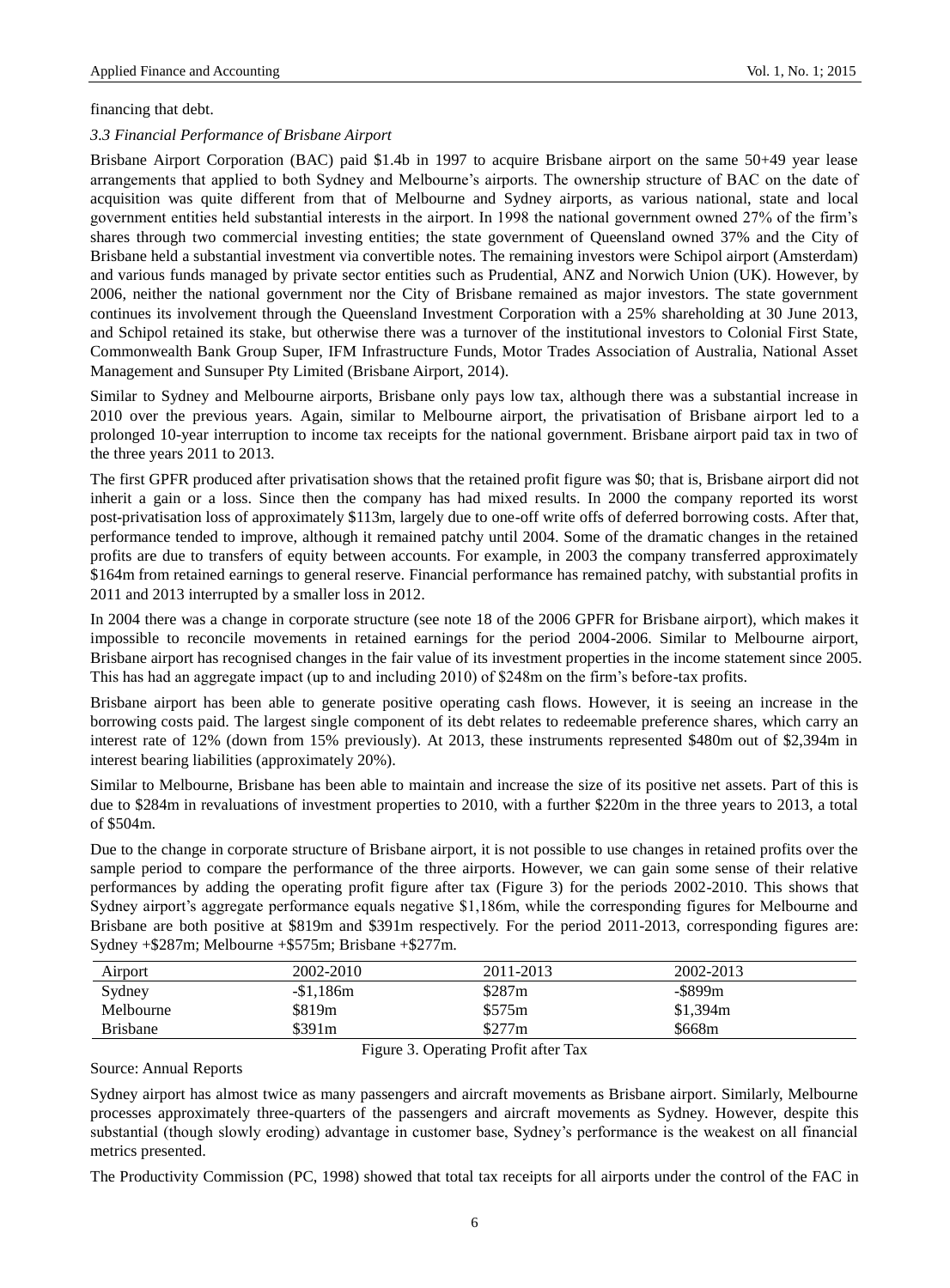1997 were approximately \$82m. If we make a simplifying assumption that 80% of this figure relates to the three airports considered in this study, this would imply Sydney, Melbourne and Brisbane airports contributed approximately \$64m in taxes in 1997. An analysis of the GPFR of these airports indicates that this figure was not surpassed again until 2009, when the combined income taxes paid by these airports totalled \$71m.

This analysis does not lend itself to the conclusion that the private sector was able to liberate more wealth or run the airports more efficiently than the FAC. This particular privatisation exercise has seen an erosion of the income tax and dividend streams of government revenue. In addition, the figures for growth in passengers and aircraft movements do not indicate that privatisation has led to a freeing up of a bottle-neck in the operation of these assets. These airports have gone from being profitable under the FAC regime to weakly profitable at best and wealth destroyers at worst.

# **4. Service Quality**

In assessing performance indicators for non-financial matters, this paper relies heavily on data publicly available from the ACCC, which has produced annual reports on key performance areas since airport divestment in 2002 as part of its role on behalf of government in light-handed monitoring of the privatised airports. These reports include indicators such as airport prices, parking, costs, profits and investment levels. The ACCC also uses a range of indicators to determine an overall rating of the airports' quality of service that includes the views of airlines, border agencies and passengers in relation to service quality. A proposed inquiry into economic regulation of airport services to be conducted by the Productivity Commission, was brought forward by the national government after the 2008–09 ACCC airport monitoring report, concerned in particular by the findings that Sydney airport had increased profits by "allowing service quality to fall below that which could be expected in a competitive environment" (ACCC, 2010: 17).

The ACCC points out, however, that "monitoring of itself does not restrict airports from using their monopoly position to increase prices and/or lower service standards. Importantly, monitoring does not directly restrict the airports from increasing process and/or lowering standards and does not provide the ACCC with a general power to intervene in the airports' conduct in setting of terms and conditions for access" (ACCC 2014: xiii).

In its submission to the PC, the ACCC noted that its

monitoring results indicate that, over several years (including the most recent year), the quality of service provided to airlines by Sydney Airport has remained less than satisfactory on average, while over the same period, the airport"s average prices and profitability for those services have continued to increase. In their survey responses, airlines have consistently identified Sydney Airport as the least responsive of the airports with respect to service delivery and quality over a sustained period of time. This lends support to the notion that airlines have been unable to negotiate an acceptable level of service with Sydney Airport, despite paying higher prices. The other airports were rated satisfactory by the airlines on average over the last five years (ACCC, 2011a).

Subsequently, the ACCC found that in 2012-13 Sydney airport had the highest aeronautical revenue per passenger (\$15.53). By the 2012-13 year, the assessed standard of service was comparable to Melbourne, though not as good as Brisbane. The ACCC also commented that Sydney airport remained the airport with the least favourable combination of aeronautical prices and quality of service rating (ACCC, 2014: xxvii).

The ACCC found that while passengers were happier with international check-in times at Sydney, they felt kerbside congestion was worse, leading to an overall unchanged rating of "satisfactory". Airlines' rating, previously "poor", declined further with comments about the lack of parking bays, the availability of taxi ways and the quality of aprons (ACCC, 2014: xiii). The ACCC reports that these results are worse than those from other airports and noted that over the same period, prices and the operating margin continued to rise (ACCC, 2014b: 14-15).

In an earlier report, the ACCC concluded that these results, when considered within the context of the airport"s market power as well as the incentives and ability to use that market power, point to Sydney airport earning monopoly rents from services provided to airlines (ACCC, 2011b: 44). The Chairman of the ACCC was reported as saying that "Sydney Airport has increased profits by permitting service quality to fall below that which the airlines reasonably expect. Airport users, including passengers and airlines, rated Sydney Airport last among the monitored airports for the fourth consecutive year" (Dorman, 2010b). Later, however, the ACCC stated that it did not have sufficient information to determine whether the airports were exercising their market power to extract monopoly rents (ACCC, 2014: 309).

Among the loudest complaints about the airports is the cost of parking, especially since privatisation, fuelling monopoly pricing accusations. The national government directed the ACCC to monitor car park prices at Australia's five big airports, including Melbourne and Sydney. The findings revealed that on average, 11% of the airports' revenue is from parking, with Melbourne yielding 21% and Sydney 7%. The ACCC has claimed that these findings are "consistent with airports having a monopoly position" and singled Melbourne out as a particular case of price gouging with respect to parking. What is clear is that prices are significantly higher than those charged in major overseas airports (Maunder,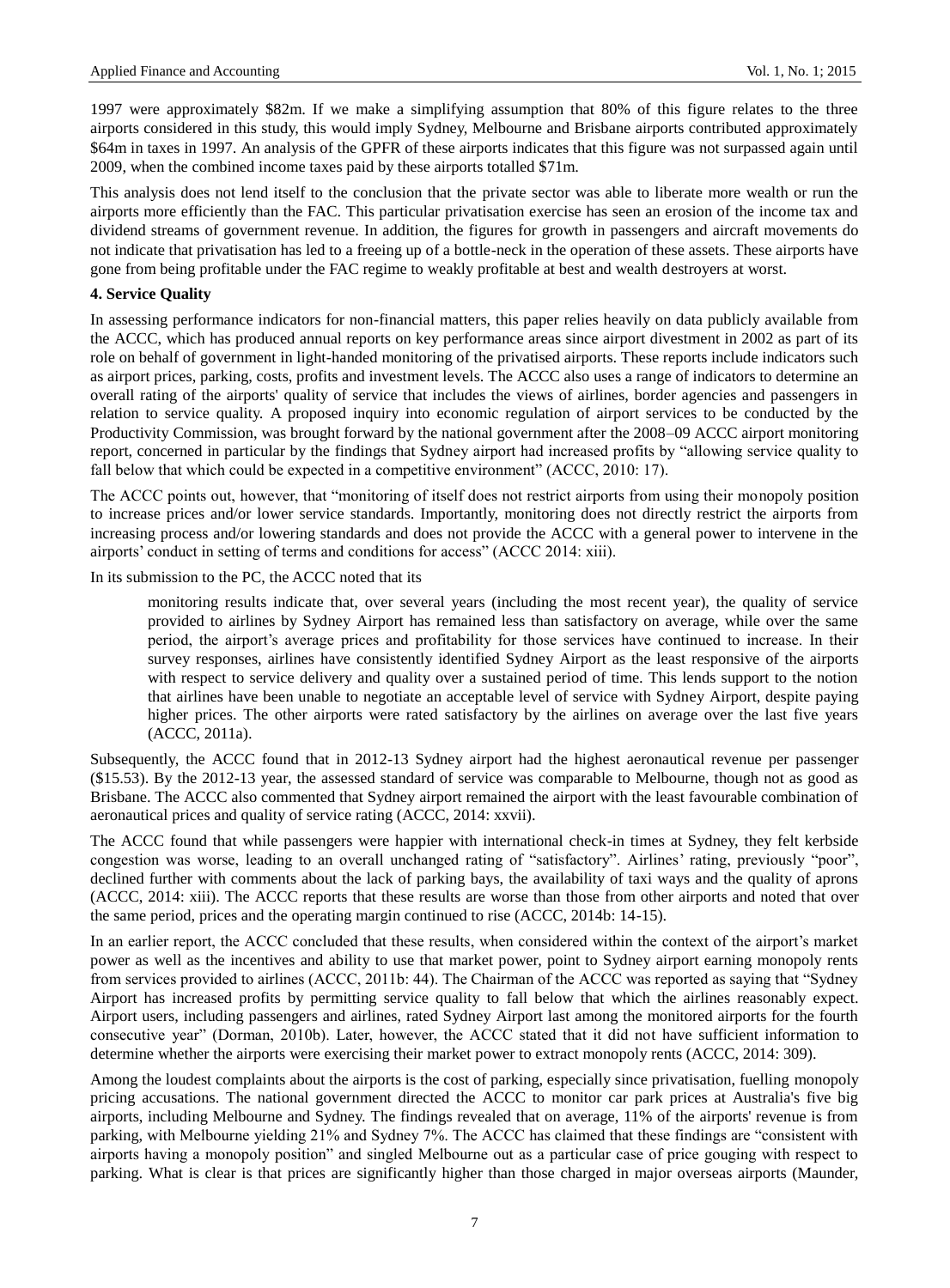2009), in Melbourne"s case, the average amount paid by each vehicle parked there almost doubled from \$15.97 to \$29.72 since privatisation (McIlwraith, 2011). Further, even Sydney"s mass transit option, the rail link, has a "station access fee" levied by the private operator of the rail section to the airport, making it a much more expensive trip in comparison with other regular rail charges in Sydney (McIlwraith, 2011). For 2012-13, the ACCC noted continuing increases (though generally small) in parking prices, and that the proportion of operating surplus from parking had stabilised in Sydney, increased in Brisbane, and reduced (from a very high level) in Melbourne (ACCC, 2014: 27).

In response to the ACCC, Sydney airport's submission to the PC inquiry criticised the current monitoring model, stating it "fails to provide the information necessary to assist the airports and airlines to improve performance, lacks credibility in its assessment of the airports' contribution to joint service quality, lacks transparency" (SACL, 2011: 86). The submission recommends improved, light-handed airport monitoring; it noted that "that, if done competently and professionally, quality of service reporting can be an important tool that enables airports and airlines to improve the performance of their joint service to passengers." It suggested that future service quality reporting focuses on passengers only, to enable airlines and airports to understand where improvements need to be made. It argued that any service reporting regime should accurately inform air passengers and other stakeholders which organisations are responsible for delivering the services provided during each stage of their journey (SACL, 2011: 85).

Despite unflattering quality indicators, traffic volume indicators at the three airports show a rising trajectory (see Figure 4), partly explaining the increased profitability and suggesting that the monopoly position of each airport might be relevant. This issue of real or potential abuse of market position was raised during the initial debates on the privatisation legislation, with the then Minister responsible for Transport predicting that "the risk of anti-competitive behaviour by major airlines at any of the general aviation airports is very low" (Tuckey, 2002). After considering the evidence from the ACCC, the PC concluded that there was little evidence that airports had misused their market power (PC, 2011). However, it is also clear that the current monitoring arrangements will continue, clearly in an attempt to maintain checks on the potential abuse of market power in the future. The government department responsible for advising on matters such as airport monitoring has even suggested some broadening of the scope of the current monitoring and reporting regime (DIT, 2011: 1, 2).

With respect to monopoly, it needs to be noted that in relation to aeronautical charges, airports do compete for airline custom which is reflected in differing fee arrangements negotiated at airports for different airlines. Similarly, some of the retail services also face competition from other airports both nationally and internationally. However, the fundamental issue is that this competition is at the margins of airport activity and is unlikely to include competition for passenger custom given the geographical distances between airports.

In terms of overall service quality, after considering evidence from the ACCC, the PC reported that "on a rating scale ranging from very poor to excellent, the overall ratings of the airports were largely satisfactory" with Brisbane airport the only Australian privately-owned airport to achieve an overall rating of "good". The PC reported that "quality of service ratings from airline surveys are notably lower [than those by passengers], including ratings of "below satisfactory" for both Sydney and "satisfactory" for Brisbane and Melbourne" (PC, 2011: 123). Sydney airport managed to lift its quality of service rating from poor to satisfactory for the first time since the consumer watchdog (ACCC) began monitoring the aviation industry 12 years before (Burke, 2012).



Figure 4. Passenger flows 1985-2010

Source: BITRE 2011 table T.6.4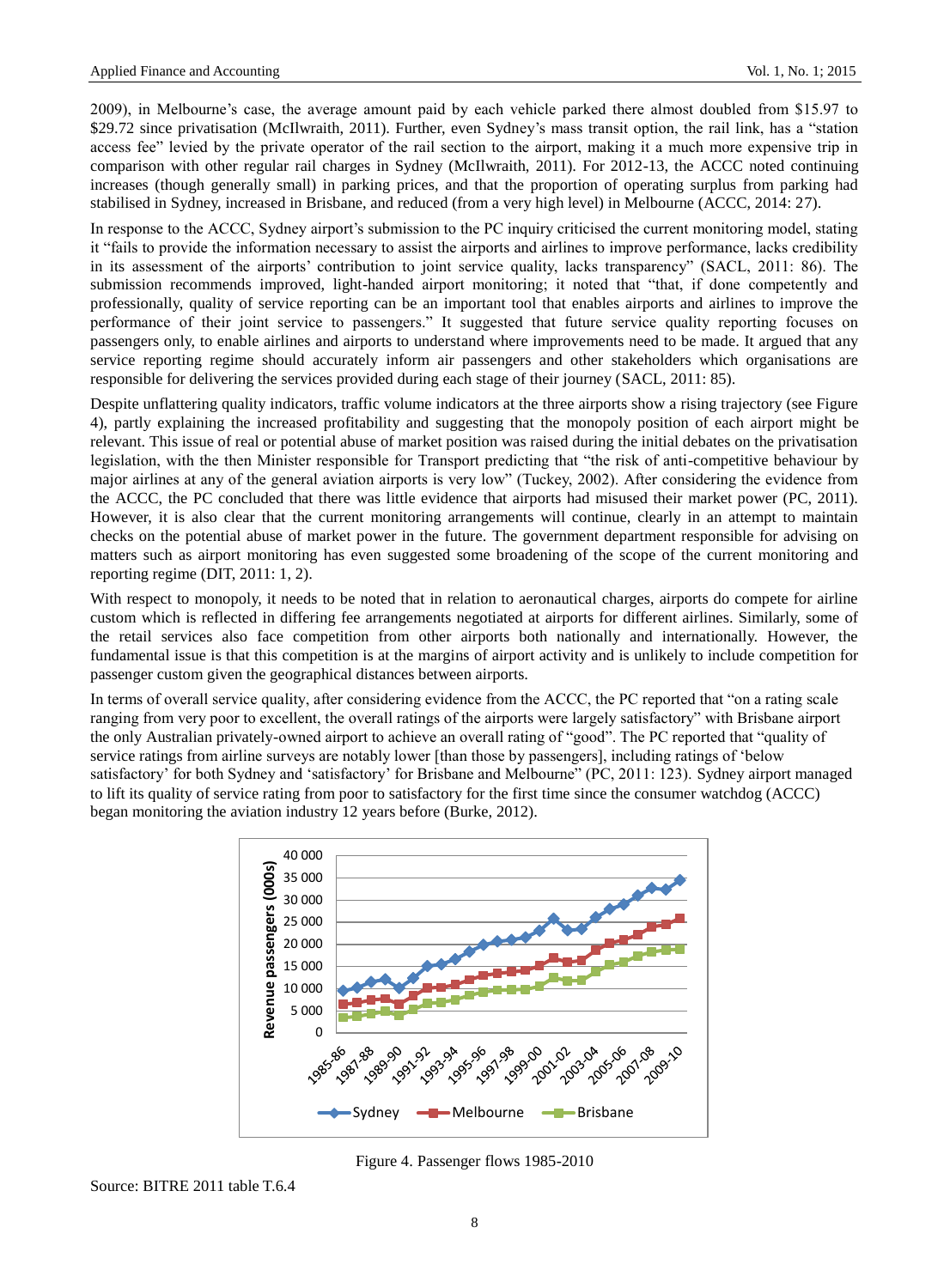# **5. Conclusions**

The claims that Australia"s airports are able to generate efficiencies and improved performance that government owners cannot is a difficult argument to sustain, especially in light of the performance of Sydney airport. In Sydney"s case, weak financial results are taking place against a background of increasing traffic volume indicators that should make it easier for the airport to generate profits. At the time of divestment, the government also removed some of the regulatory controls which had applied to airport ownership and operations, by passing the *Airports Amendment Bill* 2002. The then Minister for Regional Services, Territories and Local Government argued that this bill would remove unnecessary restrictions on the operation of general aviation airports and increase the scope for investment in airport operator companies (Tuckey, 2002).

Sydney airport's operating profit is 80% of operating revenue; each dollar it spends to run the operation earns \$5, yet the net loss in 2009 was almost \$150m (Dorman, 2010a) in an environment where the capacity to earn greater revenues has been improved since public ownership through lighter government regulation and improved passenger demand. MAp"s ability to create highly innovative transactions and corporate structures should be recognised as prodigious. However, whether this model is sustainable over the long haul has yet to be established. Christopher Dinn from consumer advocates *Choice* argues that "Sydney Airport would be out of business if it was a restaurant but it remains in business because it is a monopoly" (Dorman, 2010a).

Maintenance of the public interest is also a prime concern with any divestment of public assets. This might include the transfer of interest across time considering that future revenue streams will now accrue to the private sector from the sale of the public asset. Further, governments have traditionally had a difficult time understanding and forecasting the true value of their assets, given complex and uncertain future population, economic growth, travel patterns, and cash flows. Selling a public asset below its true value may capture definite windfalls in the near term, but may be a regrettable decision over the longer run.

The PC report did comment favourably on the increased levels of investment in aeronautical infrastructure since privatisation, and that airports have not experienced the bottlenecks that have beset other infrastructure areas (PC, 2012). This is consistent with the expectations expressed by the Howard government in terms of using market mechanisms to generate further private investment in infrastructure generally, and airports in particular. It does raise the issue of whether or not the government would have been prepared to invest as heavily in airports or whether the government owners would have been able or willing to make as much economic use of the limited land at airports as have the private owners.

The PC report commented unfavourably on access to airport precincts arguing that it was because of inadequate arterial roads and insufficient mass transit services. However, this criticism is clearly not directed at the airports themselves, but it does reflect the need for a coordinated approach to broader transport issues when assets such as these are privatised. There are important public interest dimensions of airports that still require government intervention: establishing a robust regulatory regime is one, and ensuring the integration of transport systems is another.

The question still arises, if organisations under private ownership are not intrinsically more efficient than those under public ownership, why has there been such a focus in many jurisdictions on ownership change through privatisation? This resonates in the case of privatised airports, especially when there is a need for government regulation to prevent misuse of market power.

This analysis of the effectiveness of airport performance under private ownership raises considerable skepticism regarding blanket claims that the private sector is much more effective than the public sector at liberating wealth from infrastructure assets. The former Prime Minister, John Howard, promoted the view that "there are good economic reasons for those airports to be operated by private industry" and that "the experience all around the world has been that privatised airports get run better" (Howard, 2002). In light of recent airport performance, it is difficult to justify a view that governments should *always* prefer private sector organisations to deliver public services and that the option of a GBE might also be considered against private ownership.

The private sector should not be presumed to act in the public interest; clearly their primary accountability is to their shareholders. This means that governments are primarily responsible to ensure that the public interest is considered when determining any given asset divestment (or in the case of other forms of privatisation). The need to factor in "publicness" (Aulich, 2011) has not always been accepted by recent conservative governments in Australia and there have been cases where public assets have been divested and the public has either not been sufficiently well compensated from the sale or sufficiently protected after the sale where weak regulatory arrangements have been adopted. It appears that this problem has emerged more often in relation to the divestment of public monopolies, such as the Australian Wheat Board (see, for example, Botterill, 2012). This contrasts markedly with the post-privatisation protections offered in other industries that were privatised in Australia, particularly those operating in contestable environments such as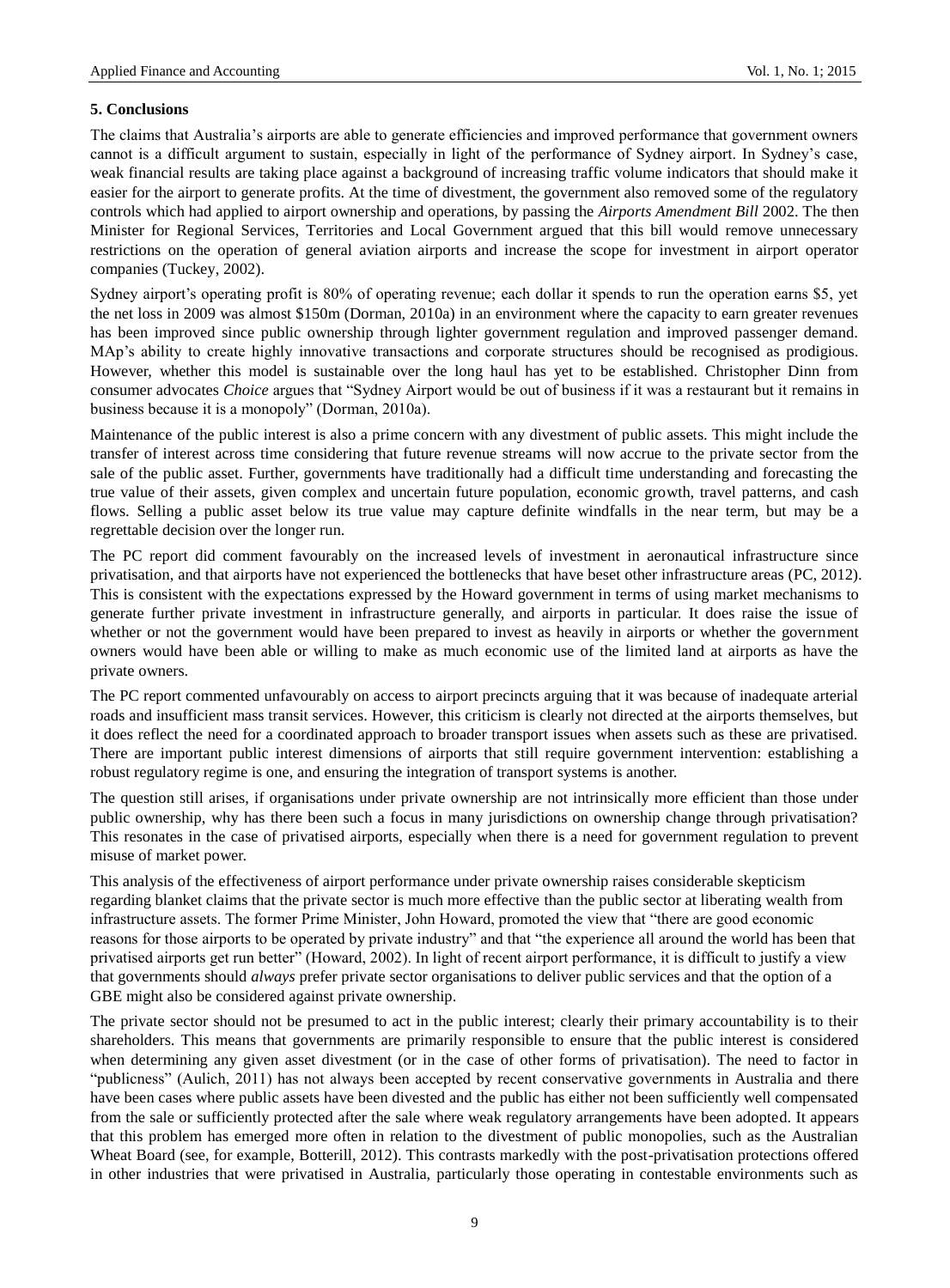banking, insurance or airlines where the government liberalised entry arrangements to enable international providers to compete with the former government-owned enterprises.

While the airport environment is less contestable, it needs to be noted that the regulatory regime established by the Australian government has been important in enhancing the accountability of the new airport owners for their management. The on-going annual monitoring conducted by the ACCC has proven significant in keeping a focus on performance standards and alerting the public and government to areas and functions where performance standards have been problematic. The full evaluation of the service quality conducted by the PC can be directly related to the public reporting of lower standards by the ACCC. These mechanisms, albeit light-handed, have been successful in holding the new owners to account. The PC has recognised that the largest airports do possess significant market power but has concluded that aeronautical charges do not point to the inappropriate exercise of that market power (PC, 2012). Nevertheless, persistent claims remain of abuse of market power in relation to non-aeronautical services, such as parking, as do concerns about the overall level of service delivery, especially aeronautical services.

The mode of privatisation needs to be carefully considered in future arrangements to divest major transport facilities. The blending of high finance and transport operations that Macquarie specialises in is especially complex and perhaps, under some circumstances, may be especially risky from both a shareholder and citizen"s perspective. The model of public-private ownership mix that operates at Melbourne and Brisbane appears to be less risky and may contribute to their better performance; nevertheless, it is likely that performance differences relate to the management model more than to ownership arrangements.

#### **Acknowledgements**

The author wishes to acknowledge the significant contribution of Mark Hughes to the financial performance data included in this paper and to Graham Smith for his update of the data from an earlier version of the paper.

#### **References**

- Abbott, M., & Wu, S. (2002). Total Factor Productivity and Efficiency of Australian Airports. *Australian Economic Review*, *35*(3) 244-260. http://dx.doi.org/10.1111/1467-8462.00241
- Assaf, A. (2011). Bootstrapped Malmquist Indices of Australian Airports. *The Services Industries Journal*, *31*(5) 829-846. http://dx.doi.org/10.1080/02642060903067548
- Aulich, C. (2011). It's Not Ownership That Matters; It's Publicness. *Policy Studies*, 32(3) 199-213. http://dx.doi.org/10.1080/01442872.2011.561686
- Aulich, C., & O"Flynn, J. (2007). From Public to Private: the Australian Experience of Privatisation. *Asia Pacific Journal of Public Administration, 29*(2) 153-171. http://dx.doi.org/10.1080/23276665.2007.10779332
- ACCC (Australian Competition and Consumer Commission). (2014)**.** *Airport monitoring report 2012-13*. Retrieved fro[m www.accc.gov.au/publications/airport-monitoring-reports/airport-monitoring-report-2012-13,](https://www.accc.gov.au/publications/airport-monitoring-reports/airport-monitoring-report-2012-13) October 2014.
- ACCC. (2011). *Submission to the Productivity Commission's inquiry into the economic regulation of airport services.*  Retrieved from [www.pc.gov.au/projects/inquiry/airport-regulation/submissions,](http://www.pc.gov.au/projects/inquiry/airport-regulation/submissions) June 2011.
- ACCC. (2011). *Airport monitoring report 2009-10: Price, financial performance and quality of service monitoring*. Retrieved from [www.accc.gov.au/content/index.phtml/itemId/347781,](http://www.accc.gov.au/content/index.phtml/itemId/347781) June 2011.
- ACCC. (2010)**.** *Airport monitoring report 2008-09: price, financial performance and quality of service monitoring*. Retrieved from [www.accc.gov.au/content/index.phtml/itemId/347781,](http://www.accc.gov.au/content/index.phtml/itemId/347781) June 2011.
- APH (Australian Parliament House Library). (2006). Airports Legislation Amendment Bill 1997. Retrieved from [www.aph.gov.au/library/pubs/bd/1997-98/98bd056.htm,](http://www.aph.gov.au/library/pubs/bd/1997-98/98bd056.htm) July 2006.
- BITRE (Bureau of Transport and Regional Economics). Various annual reports. [http://www.bitre.gov.au/Feedback.aspx.](http://www.bitre.gov.au/Feedback.aspx)
- Botterill, L. (2012). *Wheat Marketing in Transition*. New York: Springer. http://dx.doi.org/10.1007/978-94-007-2804-2
- Brisbane Airport. (2012). Company History. [http://bne.com.au/corporate/bac-our-company/company-history,](http://bne.com.au/corporate/bac-our-company/company-history) January, 2012 and October 2014.
- Burke, K. (2012). Sydney Airport Lifts its Standards. *The Canberra Times*, 31 March,
- DIT (Department of Infrastructure and Transport). (2011). *Submission: Productivity Commission Inquiry into the Economic Regulation of Airport Services.* [www.pc.gov.au/projects/inquiry/airport-regulation/submissions,](http://www.pc.gov.au/projects/inquiry/airport-regulation/submissions) June 2011.
- Di Marco, K.*,* Pirie, M., & Au-Yeung, W. (2009). A history of public debt in Australia. *Economic Roundup 1,* 1*-*15*.*
- Dorman, C. (2010a). A Game of Monopoly. *Sydney Morning Herald*, 20-21 March, Traveller p. 3.